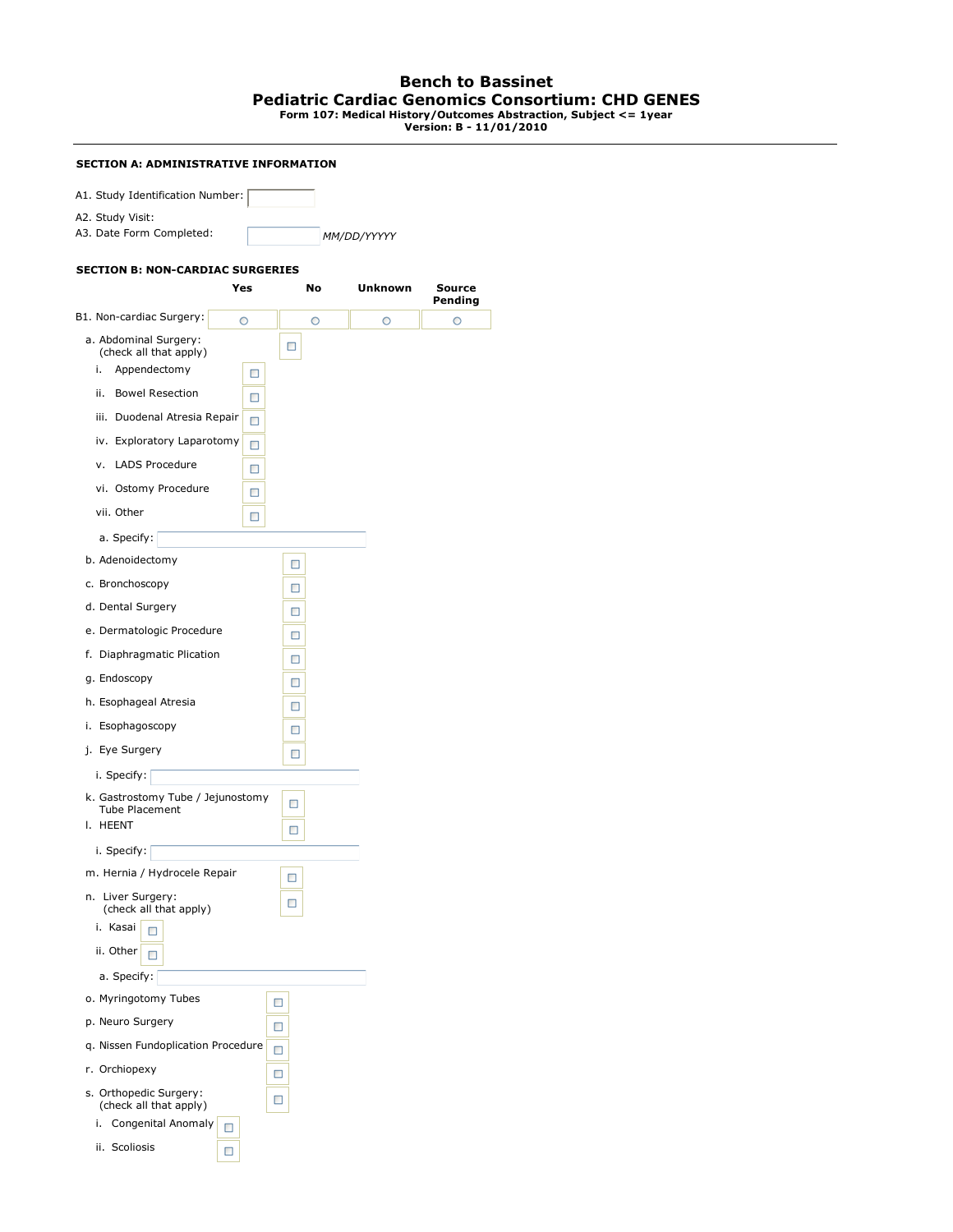| iii. Other<br>п                          |   |
|------------------------------------------|---|
| a. Specify:                              |   |
| t. Palate Procedure                      | п |
| u. Thoracic Non-Cardiac Surgery          | п |
| v. Tonsillectomy                         | п |
| w. Tracheal Repair / Reconstruction      | □ |
| x. Tracheotomy                           | п |
| y. Urogenital:<br>(check all that apply) |   |
| Hypospadias Repair<br>i.<br>п            |   |
| ii. Undescended Testes<br>п<br>Surgery   |   |
| iii. Urethral / Bladder<br>п             |   |
| iv. Other<br>п                           |   |
| a. Specify:                              |   |
| z. Ventriculoperitoneal Shunt            |   |
| a. Other                                 | п |
| i. Specify:                              |   |

## **SECTION C: CARDIAC SURGERIES AND PROCEDURES**

|                                                                        |                       | Yes         | No             | <b>Unknown</b>           | <b>Source</b><br>Pending |
|------------------------------------------------------------------------|-----------------------|-------------|----------------|--------------------------|--------------------------|
| C1. Cardiac Catheterization Procedures                                 |                       | $\circ$     | O              | $\circ$                  | O                        |
| a. Procedure Code:                                                     | <b>View Code List</b> |             |                |                          |                          |
| b. Specify:                                                            |                       |             |                |                          |                          |
| c. Procedure Date:                                                     |                       | MM/DD/YYYYY |                |                          |                          |
|                                                                        | Yes                   | No          | <b>Unknown</b> | <b>Source</b><br>Pending |                          |
| C2. Cardiac Surgeries:                                                 | O                     | O           | O              | O                        |                          |
| a. Surgical Code:                                                      | <b>View Code List</b> |             |                |                          |                          |
| b. Specify:                                                            |                       |             |                |                          |                          |
| c. Surgery Date:                                                       |                       | MM/DD/YYYYY |                |                          |                          |
|                                                                        |                       | Yes         | No             | <b>Unknown</b>           | Source<br>Pending        |
| C3. Arrhythmia requiring treatment:                                    |                       | O           | O              | O                        | O                        |
| a. Arrhythmia Type:                                                    | $\circ$<br>Atrial     |             |                |                          |                          |
|                                                                        | $O$ AVB               |             |                |                          |                          |
|                                                                        | $\circ$ Ventricular   |             |                |                          |                          |
|                                                                        | O Unknown             |             |                |                          |                          |
|                                                                        | Source Pending        |             |                |                          |                          |
| b. Arrhythmia Treatment (check all that apply):<br>Cardioversion<br>i. | o                     |             |                |                          |                          |
| <b>Catheter Ablation</b><br>ii.                                        | □                     |             |                |                          |                          |
| iii. ICD                                                               | □                     |             |                |                          |                          |
| iv. Pacemaker                                                          | □                     |             |                |                          |                          |
| v. Pharmacologic                                                       | П                     |             |                |                          |                          |
| vi. Other                                                              | □                     |             |                |                          |                          |
| a. Specify:                                                            |                       |             |                |                          |                          |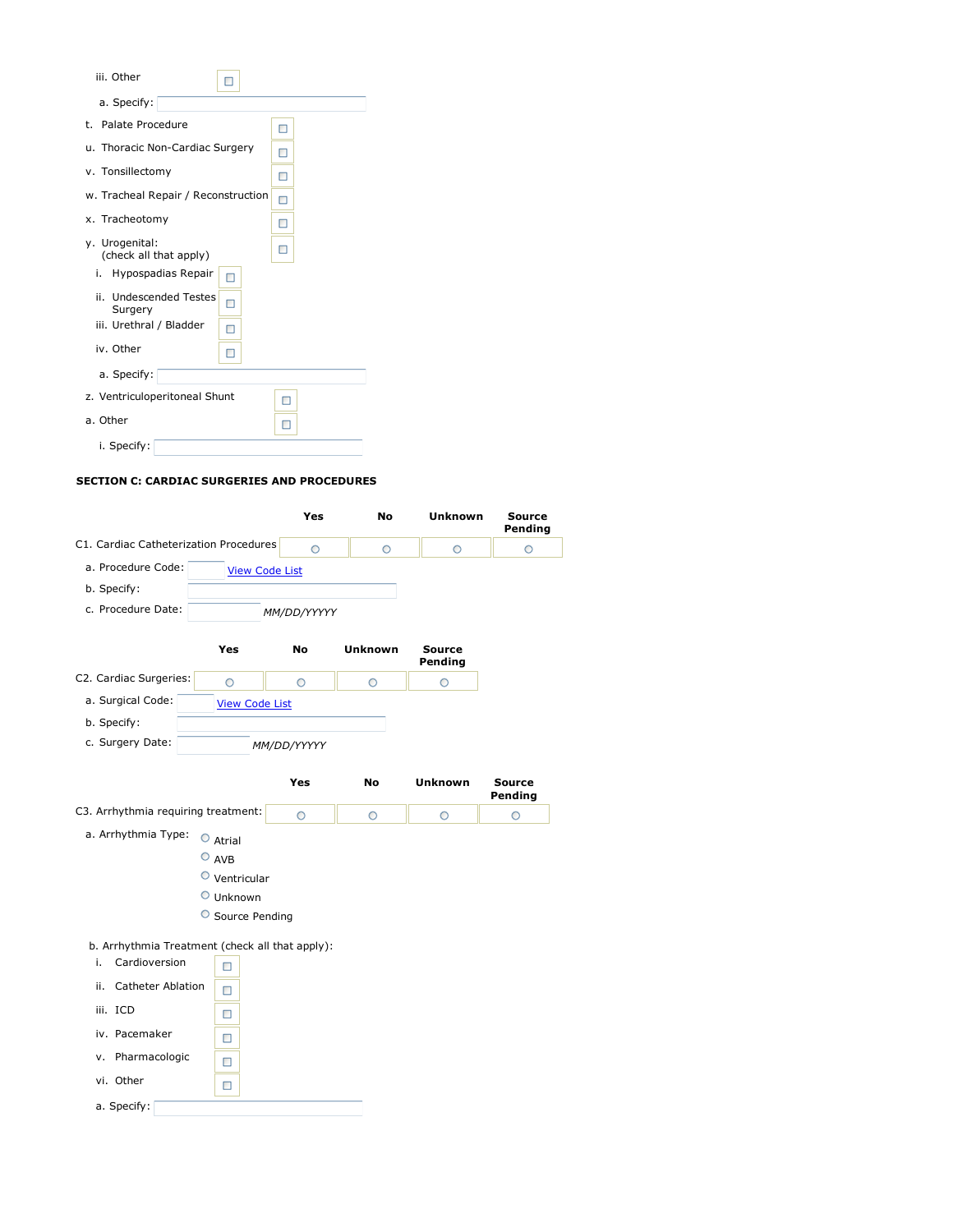|                                                                           | Yes         | No             | <b>Unknown</b>           | <b>Source</b><br>Pending |                          |
|---------------------------------------------------------------------------|-------------|----------------|--------------------------|--------------------------|--------------------------|
| C4. Non-fatal, out of hospital Cardiac Arrest:                            | O           | O              | O                        | O                        |                          |
| a. Date of most recent event:                                             | MM/DD/YYYYY |                |                          |                          |                          |
|                                                                           |             |                |                          |                          |                          |
|                                                                           | Yes         | No             | <b>Unknown</b>           | <b>Source</b><br>Pending |                          |
| C5. Extracorporeal Membrane Oxygenation<br>(ECMO) in Intensive Care Unit: | O           | O              | O                        | O                        |                          |
| a. Indication: (check all that apply)                                     |             |                |                          |                          |                          |
| i. Arrest<br>□                                                            |             |                |                          |                          |                          |
| ii. Arrhythmia<br>□                                                       |             |                |                          |                          |                          |
| iii. Heart Failure<br>□                                                   |             |                |                          |                          |                          |
| iv. Unable to wean from bypass<br>$\Box$                                  |             |                |                          |                          |                          |
| v. Other<br>□                                                             |             |                |                          |                          |                          |
| a. Specify:                                                               |             |                |                          |                          |                          |
| b. Date of most recent event:                                             | MM/DD/YYYYY |                |                          |                          |                          |
|                                                                           |             |                |                          |                          |                          |
|                                                                           | Yes         | No             | <b>Unknown</b>           | <b>Source</b><br>Pending |                          |
| C6. Ventricular Assist Device Placement:                                  | O           | $\circ$        | $\circ$                  | $\circ$                  |                          |
| a. Indication: $\circ$ Arrest                                             |             |                |                          |                          |                          |
| $O$ Arrhythmia                                                            |             |                |                          |                          |                          |
| $\circ$ Heart Failure                                                     |             |                |                          |                          |                          |
| O Unable to wean from bypass                                              |             |                |                          |                          |                          |
| $\circ$ Other<br>O Unknown                                                |             |                |                          |                          |                          |
| O Source Pending                                                          |             |                |                          |                          |                          |
| i. Specify:                                                               |             |                |                          |                          |                          |
| b. Date:<br>MM/DD/YYYYY                                                   |             |                |                          |                          |                          |
|                                                                           |             |                |                          |                          |                          |
| Yes                                                                       | No          | <b>Unknown</b> | <b>Source</b><br>Pending |                          |                          |
| C7. Pacemaker Placement:<br>O                                             | O           | O              | O                        |                          |                          |
| a. Indication:<br>O Atrial Tachycardia                                    |             |                |                          |                          |                          |
| O AV Block                                                                |             |                |                          |                          |                          |
| O<br>Sinus Node Dysfunction                                               |             |                |                          |                          |                          |
| O Ventricular Dysfunction / dyssynchrony                                  |             |                |                          |                          |                          |
| O Ventricular Tachycardia<br>$\circ$ Other                                |             |                |                          |                          |                          |
| $\circ$ Unknown                                                           |             |                |                          |                          |                          |
| O Source Pending                                                          |             |                |                          |                          |                          |
| i. Specify:                                                               |             |                |                          |                          |                          |
| b. Date:<br>MM/DD/YYYYY                                                   |             |                |                          |                          |                          |
|                                                                           |             | Yes            | No                       | <b>Unknown</b>           | <b>Source</b><br>Pending |
| C8. Implantable Cardioverter Defibrillator (ICD) Placement:               |             | O              | $\circ$                  | $\circ$                  | O                        |
| a. Indication: O Primary Prevention                                       |             |                |                          |                          |                          |
| O Secondary Prevention                                                    |             |                |                          |                          |                          |
| $\circ$ Unknown                                                           |             |                |                          |                          |                          |
| Source Pending                                                            |             |                |                          |                          |                          |
| b. Date:<br>MM/DD/YYYYY                                                   |             |                |                          |                          |                          |
| Yes                                                                       | No          | <b>Unknown</b> | <b>Source</b>            |                          |                          |
| C9. Cardiac Transplant List:                                              |             |                |                          |                          |                          |
| O                                                                         | $\circ$     | O              | Pending<br>O             |                          |                          |